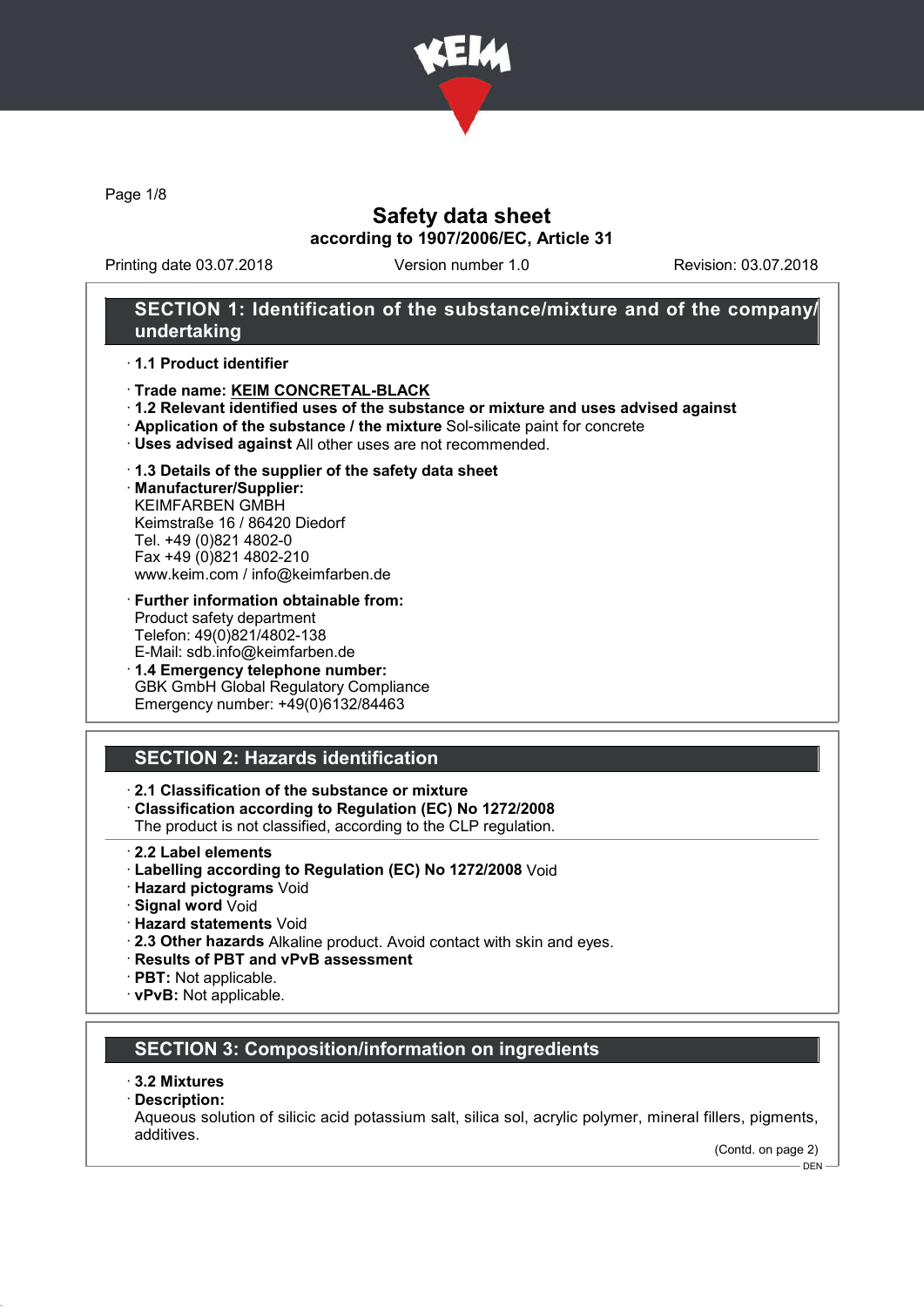

Page 2/8

# Safety data sheet according to 1907/2006/EC, Article 31

Printing date 03.07.2018 Version number 1.0 Revision: 03.07.2018

#### Trade name: KEIM CONCRETAL-BLACK

(Contd. of page 1)

· Dangerous components: Void

## SECTION 4: First aid measures

- · 4.1 Description of first aid measures
- · General information:
- No special measures required.

When seeing the doctor we suggest to present this safety data sheet.

- · After inhalation: Supply fresh air; consult doctor in case of complaints.
- · After skin contact:

Immediately wash with water and soap and rinse thoroughly.

Do not use solvents or thinners.

If skin irritation continues, consult a doctor.

- · After eye contact: Rinse opened eye for several minutes under running water. Then consult a doctor.
- After swallowing: Rinse mouth and throat well with water.

Do not induce vomiting; call for medical help immediately.

- · 4.2 Most important symptoms and effects, both acute and delayed
- No further relevant information available.
- · 4.3 Indication of any immediate medical attention and special treatment needed No further relevant information available.

## SECTION 5: Firefighting measures

- · 5.1 Extinguishing media
- · Suitable extinguishing agents:
- Product itself does not burn. Co-ordinate fire-fighting measures to the fire surroundings.
- · 5.2 Special hazards arising from the substance or mixture
- No further relevant information available.
- · 5.3 Advice for firefighters
- · Protective equipment: Wear self-contained respiratory protective device.
- · Additional information

Dispose of fire debris and contaminated fire fighting water in accordance with official regulations. In case of fire do not breathe smoke, fumes and vapours.

Cool endangered receptacles with water spray.

# SECTION 6: Accidental release measures

· 6.1 Personal precautions, protective equipment and emergency procedures

Ensure adequate ventilation

Avoid contact with skin and eyes.

Particular danger of slipping on leaked/spilled product.

Respect the protection rules (see section 7 a. 8).

(Contd. on page 3)

 $-$  DEN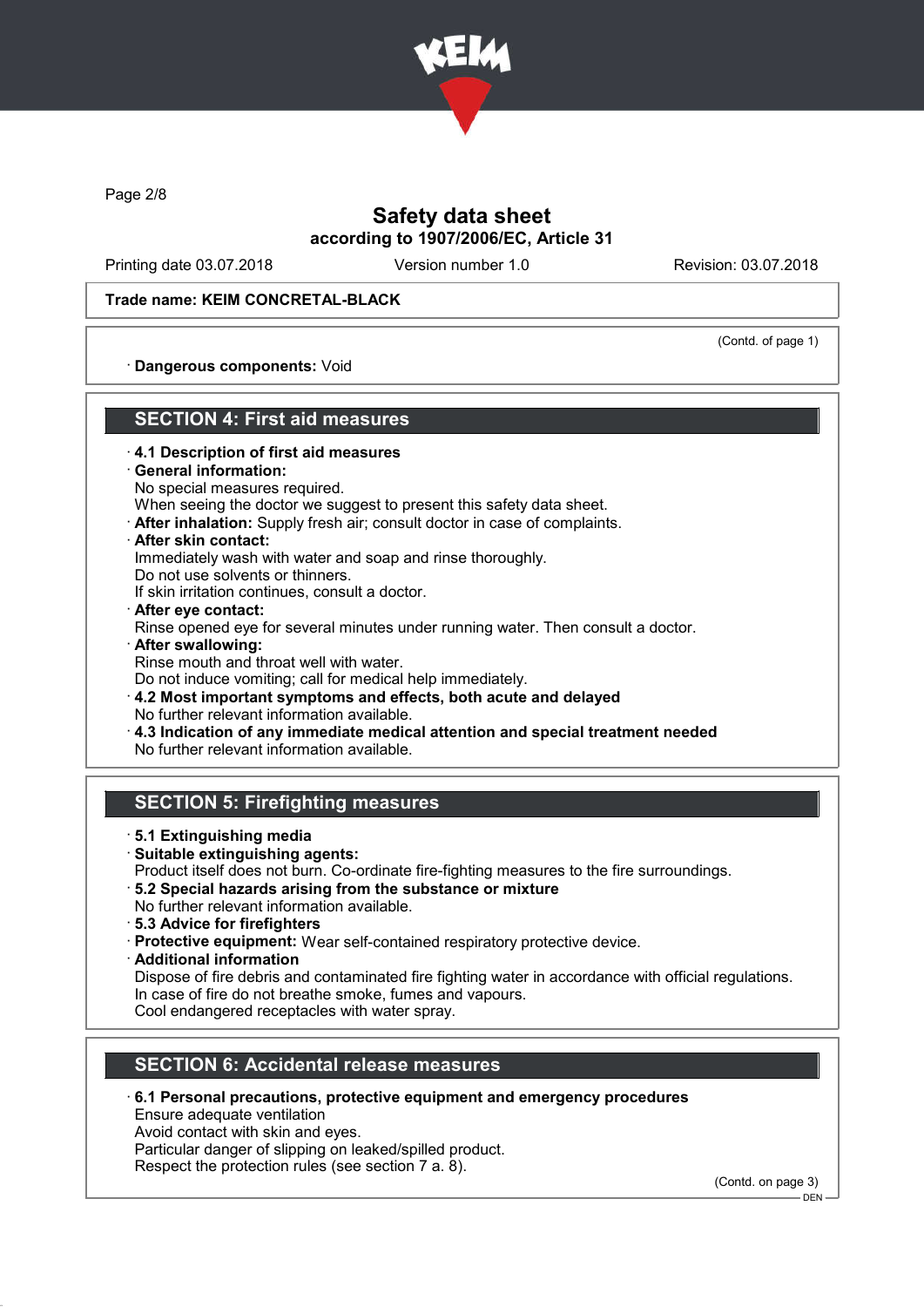

Page 3/8

# Safety data sheet according to 1907/2006/EC, Article 31

Printing date 03.07.2018 Version number 1.0 Revision: 03.07.2018

### Trade name: KEIM CONCRETAL-BLACK

| 6.2 Environmental precautions:                                                                   | (Contd. of page 2) |
|--------------------------------------------------------------------------------------------------|--------------------|
| Do not allow product to reach soil, sewage system or any water course.                           |                    |
| Follow local governmental rules and regulations.                                                 |                    |
| Dilute with plenty of water.                                                                     |                    |
| 6.3 Methods and material for containment and cleaning up:                                        |                    |
| Absorb with liquid-binding material (sand, diatomite, acid binders, universal binders, sawdust). |                    |
| Ensure adequate ventilation.                                                                     |                    |
| Dispose of the material collected according to regulations.                                      |                    |
| Clear contaminated areas thoroughly.                                                             |                    |
| Flush rests with sufficient amount of water.                                                     |                    |
| 6.4 Reference to other sections                                                                  |                    |
| See Section 7 for information on safe handling.                                                  |                    |
| See Section 8 for information on personal protection equipment.                                  |                    |
| See Section 13 for disposal information.                                                         |                    |
|                                                                                                  |                    |
|                                                                                                  |                    |
| <b>SECTION 7: Handling and storage</b>                                                           |                    |
| 7.1 Precautions for safe handling                                                                |                    |
| Keep receptacles tightly sealed.                                                                 |                    |
|                                                                                                  |                    |
|                                                                                                  |                    |
| Avoid contact with skin and eyes.                                                                |                    |
| Do not inhale aerosols.                                                                          |                    |
| Ensure good ventilation/exhaustion at the workplace.                                             |                    |
| See item 8 (8.2) for information about suitable protective equipment and technical precautions.  |                    |
| Respect the protection rules.                                                                    |                    |
| Information about fire - and explosion protection:<br>The product is not flammable.              |                    |
| No special measures required.                                                                    |                    |
|                                                                                                  |                    |
|                                                                                                  |                    |
| · 7.2 Conditions for safe storage, including any incompatibilities<br>· Storage:                 |                    |
| Requirements to be met by storerooms and receptacles:                                            |                    |
| Keep in the original containers in a cool and dry place.                                         |                    |
| Store only in unopened original receptacles.                                                     |                    |
| · Information about storage in one common storage facility: Do not store together with acids.    |                    |
| · Further information about storage conditions:                                                  |                    |
| Store in a cool place.                                                                           |                    |
| Protect from frost.                                                                              |                    |
| Protect from heat and direct sunlight.                                                           |                    |
| Storage class: 12<br>· 7.3 Specific end use(s) No further relevant information available.        |                    |

- · 8.1 Control parameters
- · Ingredients with limit values that require monitoring at the workplace: alveoles penetrating component

(Contd. on page 4)

 $-$  DEN -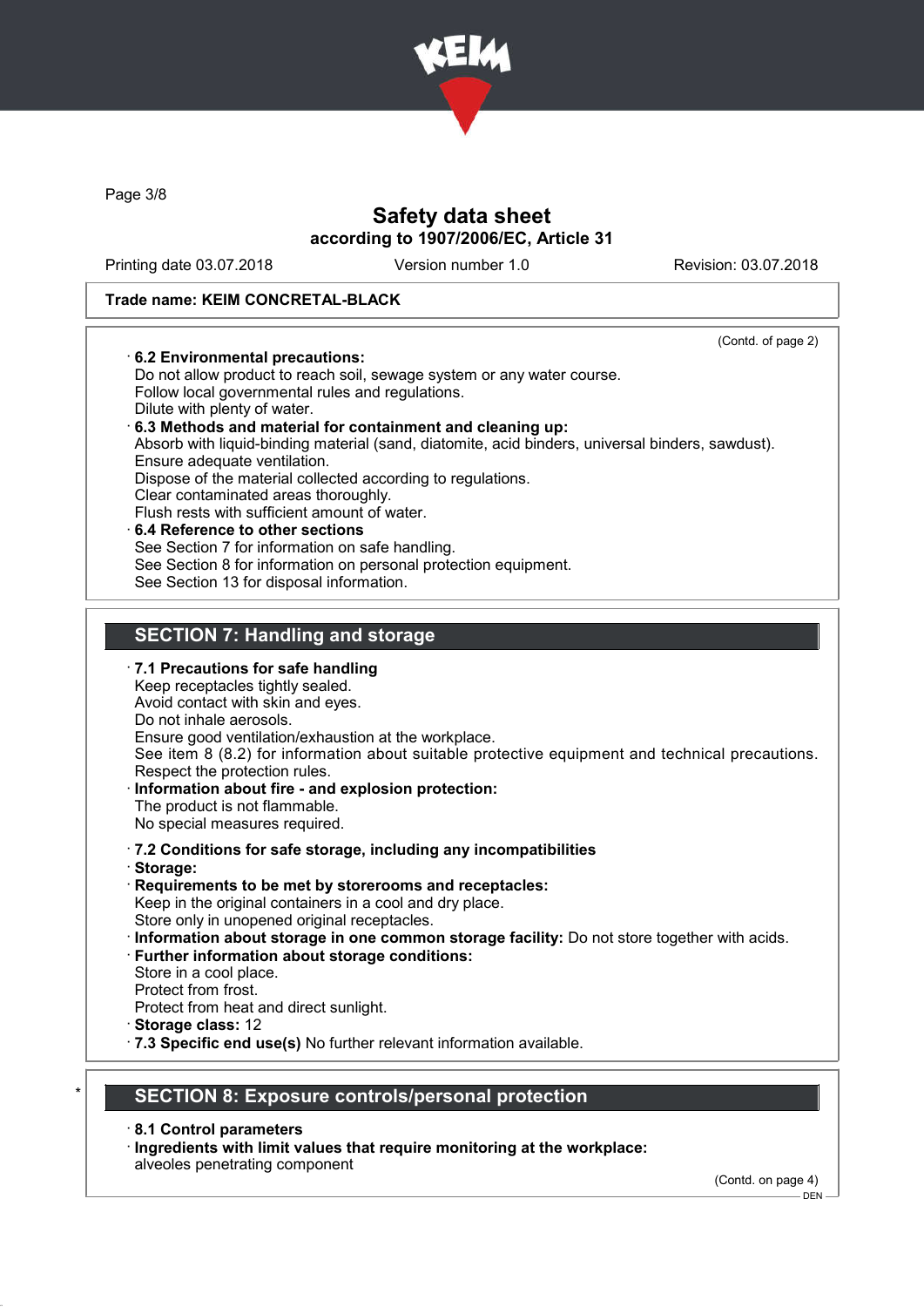

Page 4/8

# Safety data sheet according to 1907/2006/EC, Article 31

Printing date 03.07.2018 Version number 1.0 Revision: 03.07.2018

## Trade name: KEIM CONCRETAL-BLACK

|                                                    | (Contd. of page 3)                                                                                                                                           |
|----------------------------------------------------|--------------------------------------------------------------------------------------------------------------------------------------------------------------|
| 14808-60-7 Quartz (SiO2)                           |                                                                                                                                                              |
| MAK (Germany) alveolengängige Fraktion             |                                                                                                                                                              |
|                                                    | Additional information: The lists valid during the making were used as basis.                                                                                |
| 8.2 Exposure controls                              |                                                                                                                                                              |
| · Personal protective equipment:                   |                                                                                                                                                              |
| · General protective and hygienic measures:        |                                                                                                                                                              |
| Avoid contact with the eyes and skin.              |                                                                                                                                                              |
| Do not inhale aerosols.                            |                                                                                                                                                              |
|                                                    | Wash hands before breaks and at the end of work.                                                                                                             |
|                                                    | Immediately remove all soiled and contaminated clothing                                                                                                      |
| <b>Respiratory protection:</b>                     |                                                                                                                                                              |
|                                                    | Use suitable respiratory protective device only when aerosol or mist is formed.                                                                              |
| Filter: P2                                         |                                                                                                                                                              |
| · Protection of hands: Protective gloves           |                                                                                                                                                              |
| <b>Material of gloves</b>                          |                                                                                                                                                              |
| suitable material e.g.:                            |                                                                                                                                                              |
| Nitrile impregnated cotton-gloves                  |                                                                                                                                                              |
|                                                    | Recommended thickness of the material: $\geq 0.5$ mm                                                                                                         |
| Nitrile rubber, NBR                                |                                                                                                                                                              |
|                                                    | Recommended thickness of the material: $\geq 0.4$ mm                                                                                                         |
| Butyl rubber, BR                                   |                                                                                                                                                              |
|                                                    | Recommended thickness of the material: $\geq 0.7$ mm<br>The selection of the suitable gloves does not only depend on the material, but also on further marks |
|                                                    | of quality and varies from manufacturer to manufacturer. As the product is a preparation of several                                                          |
|                                                    | substances, the resistance of the glove material can not be calculated in advance and has therefore                                                          |
| to be checked prior to the application.            |                                                                                                                                                              |
| Penetration time of glove material                 |                                                                                                                                                              |
| Value for the permeation: Level $\geq 6$ (480 min) |                                                                                                                                                              |
|                                                    | The determined penetration times according to EN 374 part III are not performed under practical                                                              |
|                                                    | conditions. Therefore a maximum wearing time, which corresponds to 50% of the penetration time,                                                              |
| is recommended.                                    |                                                                                                                                                              |
| Eye protection: Tightly sealed goggles             |                                                                                                                                                              |
| <b>Body protection:</b>                            |                                                                                                                                                              |
| Protective work clothing                           |                                                                                                                                                              |
|                                                    | After contact with skin wash thoroughly with water and apply lotion.                                                                                         |
|                                                    | Limitation and supervision of exposure into the environment See Section 12 and 6.2                                                                           |
|                                                    |                                                                                                                                                              |
|                                                    |                                                                                                                                                              |
|                                                    | <b>SECTION 9: Physical and chemical properties</b>                                                                                                           |
|                                                    | 9.1 Information on basic physical and chemical properties                                                                                                    |
| <b>General Information</b>                         |                                                                                                                                                              |
| · Appearance:                                      |                                                                                                                                                              |
| Form:                                              | Pasty                                                                                                                                                        |
| Colour:                                            | <b>Rlack</b>                                                                                                                                                 |

Weak, characteristic

Colour: Black

(Contd. on page 5)

DEN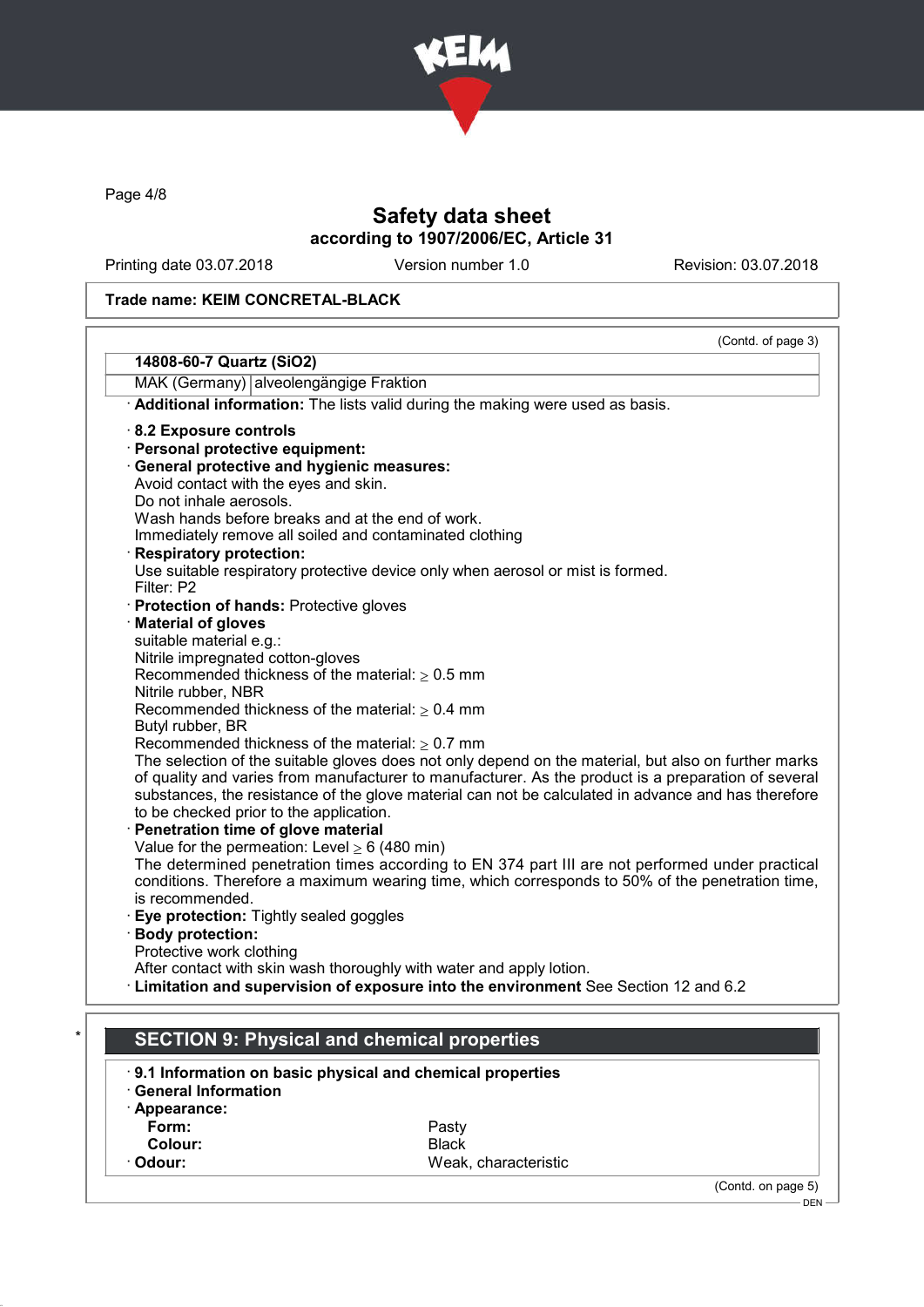

Page 5/8

# Safety data sheet according to 1907/2006/EC, Article 31

Printing date 03.07.2018 Version number 1.0 Revision: 03.07.2018

### Trade name: KEIM CONCRETAL-BLACK

|                                                                                                                 | (Contd. of page 4)                                                                                                    |
|-----------------------------------------------------------------------------------------------------------------|-----------------------------------------------------------------------------------------------------------------------|
| Odour threshold:                                                                                                | Not determined.                                                                                                       |
| · pH-value at 20 °C:                                                                                            | $~11*$                                                                                                                |
| Change in condition<br><b>Melting point/freezing point:</b><br>Initial boiling point and boiling range: ~100 °C | Undetermined.                                                                                                         |
| · Flash point:                                                                                                  | Not applicable.                                                                                                       |
| · Flammability (solid, gas):                                                                                    | Not applicable.                                                                                                       |
| · Ignition temperature:                                                                                         | Not determined.                                                                                                       |
| · Decomposition temperature:                                                                                    | Not determined.                                                                                                       |
| · Auto-ignition temperature:                                                                                    | Product is not selfigniting.                                                                                          |
| · Explosive properties:                                                                                         | Product does not present an explosion hazard.                                                                         |
| <b>Explosion limits:</b><br>Lower:<br>Upper:<br><b>Oxidising properties</b>                                     | Not applicable.<br>Not applicable.<br>Not applicable.                                                                 |
| Vapour pressure at 20 °C:                                                                                       | $23$ hPa                                                                                                              |
| · Density at 20 °C:<br>· Relative density<br>· Vapour density<br><b>Evaporation rate</b>                        | 1.55-1.65 $*$ g/cm <sup>3</sup><br>Not determined.<br>Not applicable.<br>Not applicable.                              |
| · Solubility in / Miscibility with<br>water:                                                                    | Fully miscible.                                                                                                       |
| · Partition coefficient: n-octanol/water:                                                                       | Not applicable.                                                                                                       |
| · Viscosity:<br>Dynamic at 20 °C:<br>Kinematic:<br>9.2 Other information                                        | 1500-2000* mPas<br>Not determined.<br>* The values are for freshly produced material and may<br>change with the time. |

# SECTION 10: Stability and reactivity

· 10.1 Reactivity No further relevant information available.

· 10.2 Chemical stability Stable under normal conditions of storage and use.

· Thermal decomposition / conditions to be avoided:

No decomposition if used according to specifications.

- · 10.3 Possibility of hazardous reactions No dangerous reactions known.
- · 10.4 Conditions to avoid No further relevant information available.

· 10.5 Incompatible materials: Acids

(Contd. on page 6)

 $-$  DEN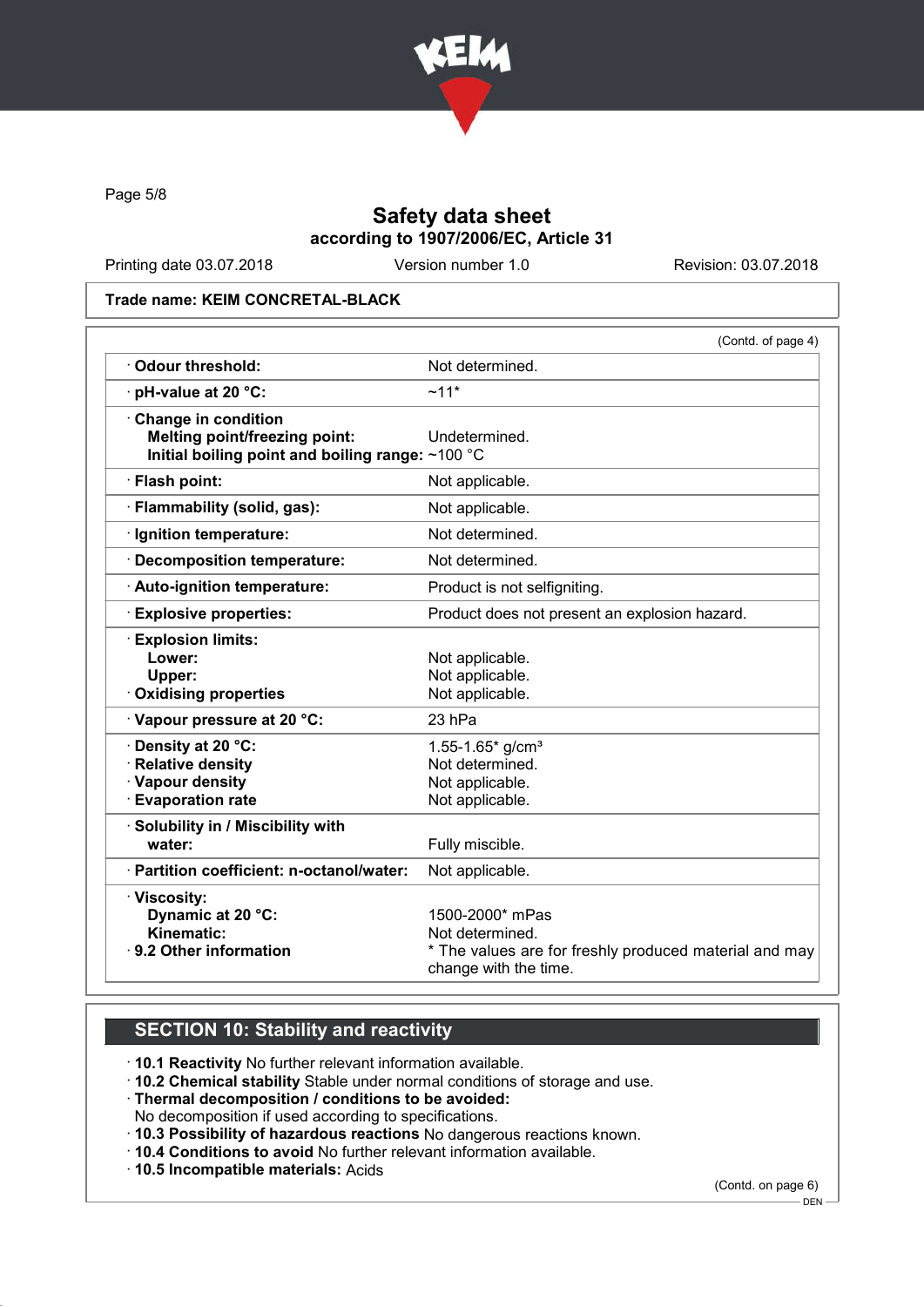

Page 6/8

# Safety data sheet according to 1907/2006/EC, Article 31

Printing date 03.07.2018 Version number 1.0 Revision: 03.07.2018

### Trade name: KEIM CONCRETAL-BLACK

#### (Contd. of page 5)

### · 10.6 Hazardous decomposition products:

No hazardous decomposition products if stored and handled as prescribed.

## SECTION 11: Toxicological information

- · 11.1 Information on toxicological effects
- · Acute toxicity Based on available data, the classification criteria are not met.
- · Primary irritant effect:
- · Skin corrosion/irritation Frequent persistent contact with the skin may cause skin irritation.
- · Serious eye damage/irritation In case of longer exposure, irritating effect is possible.
- · during inhalation: Irritant effect possible.
- · during swallowing: Irritant effect possible
- · Respiratory or skin sensitisation Based on available data, the classification criteria are not met.
- · Other information (about experimental toxicology): Experimental analysis are not available.
- The product was not tested. The statements on toxicology have been derived from the properties of the individual components.
- · CMR effects (carcinogenity, mutagenicity and toxicity for reproduction) not applicable
- · Germ cell mutagenicity Based on available data, the classification criteria are not met.
- · Carcinogenicity Based on available data, the classification criteria are not met.
- · Reproductive toxicity Based on available data, the classification criteria are not met.
- · STOT-single exposure Based on available data, the classification criteria are not met.
- · STOT-repeated exposure Based on available data, the classification criteria are not met.
- · Aspiration hazard Based on available data, the classification criteria are not met.

# SECTION 12: Ecological information

- · 12.1 Toxicity
- · Aquatic toxicity: No further relevant information available.
- · 12.2 Persistence and degradability No further relevant information available.
- · 12.3 Bioaccumulative potential No further relevant information available.
- · 12.4 Mobility in soil No further relevant information available.
- · Additional ecological information:
- · AOX-indication:

Due to the substance of content which do not include organic jointed halogens, the product can not take influence on the AOX-load of the waste water.

### · According to the formulation contains the following heavy metals and compounds from the EU guideline NO. 2006/11/EC:

The product contains BaSO4.

General notes:

At present there are no ecotoxicological assessments.

Do not allow product to reach ground water, water course or sewage system.

Water hazard class 1 (German Regulation) (Self-assessment): slightly hazardous for water

- · 12.5 Results of PBT and vPvB assessment
- · PBT: Not applicable.
- · vPvB: Not applicable.

(Contd. on page 7)

<sup>-</sup> DEN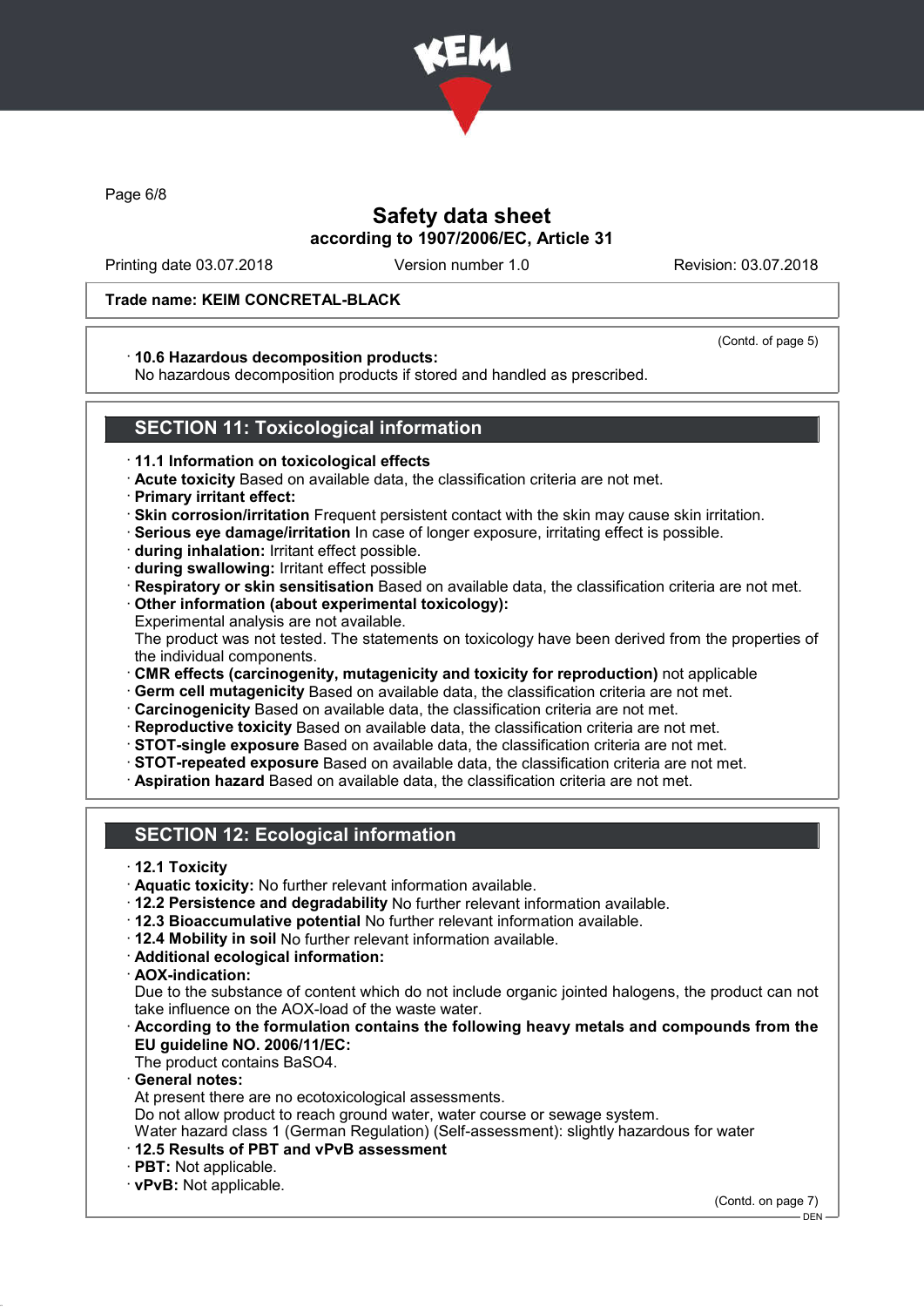

Page 7/8

# Safety data sheet according to 1907/2006/EC, Article 31

Printing date 03.07.2018 Version number 1.0 Revision: 03.07.2018

## Trade name: KEIM CONCRETAL-BLACK

### · 12.6 Other adverse effects No further relevant information available.

(Contd. of page 6)

## SECTION 13: Disposal considerations

#### · 13.1 Waste treatment methods

### **Recommendation**

Must not be disposed with household garbage. Do not allow product to reach sewage system. Disposal must be made according to official regulations.

### · European waste catalogue

08 01 12 waste paint and varnish other than those mentioned in 08 01 11

- · Uncleaned packaging:
- · Recommendation: Disposal must be made according to official regulations.
- · Recommended cleansing agents: Water, if necessary with cleansing agents.

| <b>SECTION 14: Transport information</b>                                   |                                                               |
|----------------------------------------------------------------------------|---------------------------------------------------------------|
| $\cdot$ 14.1 UN-Number<br>· ADR, IMDG, IATA                                | Void                                                          |
| 14.2 UN proper shipping name<br>· ADR, IMDG, IATA                          | Void                                                          |
| 14.3 Transport hazard class(es)                                            |                                                               |
| · ADR, IMDG, IATA<br>· Class                                               | Void                                                          |
| 14.4 Packing group<br>· ADR, IMDG, IATA                                    | Void                                                          |
| 14.5 Environmental hazards:<br>· Marine pollutant:                         | No.                                                           |
| 14.6 Special precautions for user                                          | Not applicable.                                               |
| 14.7 Transport in bulk according to Annex II<br>of Marpol and the IBC Code | Not applicable.                                               |
| · Transport/Additional information:                                        | No dangerous good in sense of these transport<br>regulations. |
| · UN "Model Regulation":                                                   | Void                                                          |
|                                                                            | $DEN -$                                                       |

(Contd. on page 8)